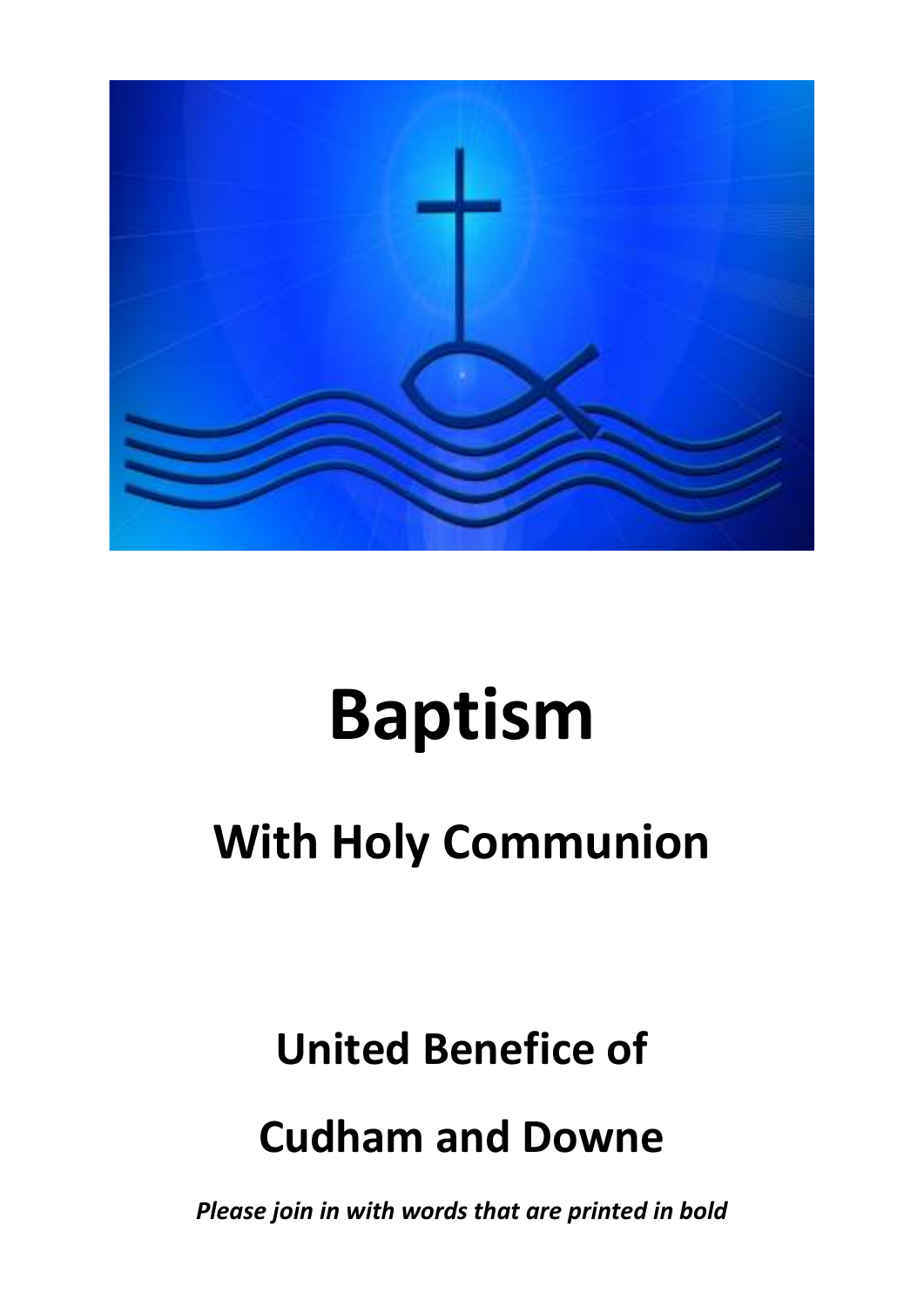#### **Baptism: the start of a journey**

"Baptism is an opportunity to thank God for the gift of a child. But it also means that the child becomes a member of God's family, the church, and sets out, with the help of parents and Godparents, to live as a child of God. Baptism is the first step on a journey of faith, a journey that will take a lifetime.

Baptism is one of what the church calls 'sacraments'. Sacraments use ordinary things as symbols to show that something real is happening spiritually, even though it can't be seen. The symbols of baptism: water, the sign of the cross and a lighted candle, focus on new life, belonging to God and what it means to live in the world as a Christian.

The Bible tells us that Jesus himself was baptised as an adult.

*Jesus came from Nazareth in Galilee, and John baptised him in the river Jordan. As soon as Jesus came out of the water, he saw the sky open and the Holy Spirit coming down to him like a dove. A voice from heaven said, "you are my own dear son, and I am pleased with you".* Mark 1:9-11

God spoke these words before Jesus had done any miracles or told any parables. These words weren't a reward for the good things Jesus had done, but a starting point for all he would do in his life and ministry. Today, God says to those being baptised, "you are my child, I love you, and I am pleased with you", and so the journey of a lifetime begins, safe in the love of God, safe in Christ."

*Rev'd Ally Barrett*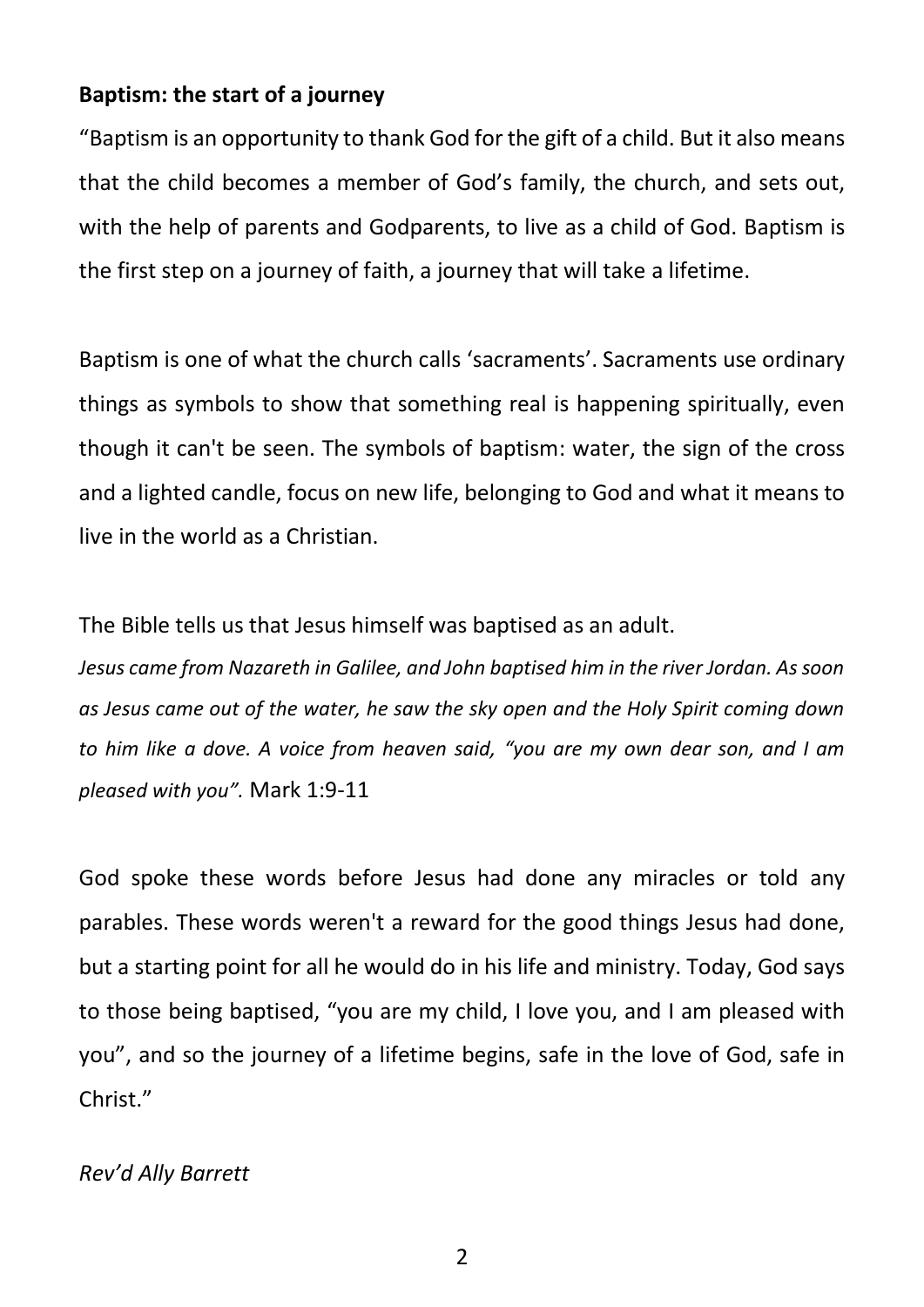#### **GATHERING**

*Words of welcome and introduction*

The Lord be with you: **and also with you**

Creator God, in you our life begins; Your spirit moved

over the waters at creation, and you brought us to birth. Grant that as the waters of baptism break over us, we may be born into a spiritual life with Jesus and grow in faith and love by the grace of your Holy Spirit present with us now and always **Amen**



**HYMN** *(please stand if you are able to)*

**COLLECT** Prayer for the day

**LITURGY OF THE WORD** *Old or New Testament reading. After which is said* This is the word of the Lord: **Thanks be to God**

*Gospel reading – please stand if you are able to*  Hear the Gospel of our Lord Jesus Christ according to….

**Glory to you, O Lord** *At the end of the reading* This is the Gospel of the Lord: **Praise to you, O Christ**



#### **SERMON**



#### **PRESENTATION OF CANDIDATES**

*The candidates are presented to the congregation.*

*If they are old enough to answer for themselves:* Do you wish to be baptised? **I do**

*Hearing about why today is important for the candidates may follow.*

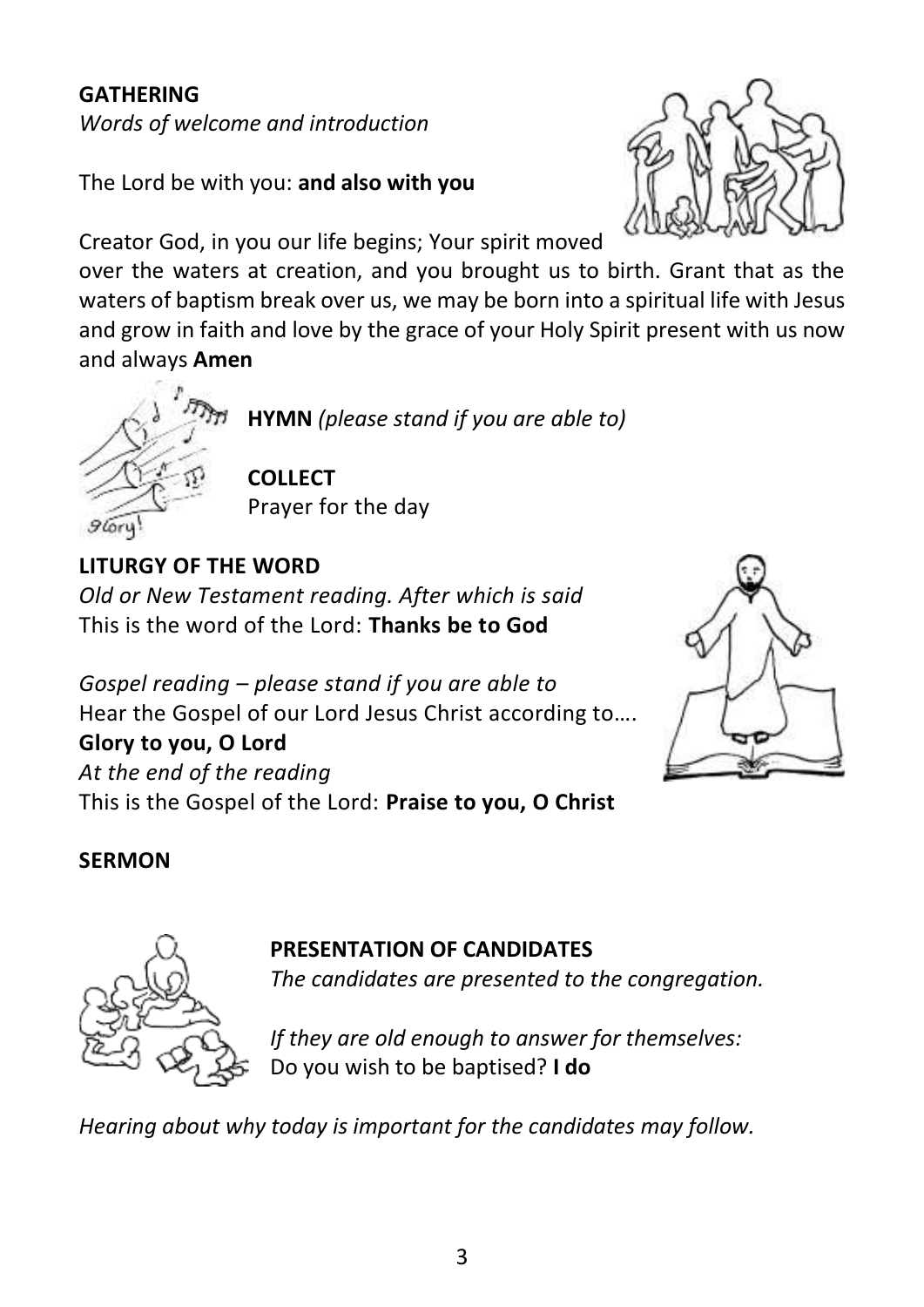Jesus said, "let the children come to me. Do not stop them." We thank God for *N* and *N* who have come to be baptised today. Christ loves *them* and welcomes *them* into his Church. So I ask you all:

Will you support *these children* as *they begin their* journey of faith? **We will.**

Will you help *them* to live and grow within God's family? **We will.**

God knows each of us by name and we are his. Parents and godparents, you speak for *N* and *N* today. Will you pray for *them* and help *them* to follow Christ? **We will.**



**THE DECISION** *The minister addresses parents and godparents The Christ light is lit* 

We all wander far from God and lose our way. Jesus comes to find us and welcome us home. In baptism we respond to his call. Therefore I ask:

| Do you turn away from sin?        | I do. |
|-----------------------------------|-------|
| Do you reject evil?               | I do. |
|                                   |       |
| Do you turn to Christ as Saviour? | I do. |
| Do you trust in him as Lord?      | I do. |

#### **SIGNING OF THE CROSS**

Christ claims you for his own. Receive the sign of the cross.

*After the minister has made the sign of the cross on the forehead of each candidate, parents and godparents are invited to do the same.*



Do not be ashamed of Christ. You are his for ever.

**Stand bravely with him against all the powers of evil, and remain faithful to Christ to the end of your life.**

May almighty God deliver you from the powers of darkness, and lead you in the light and obedience of Christ. **Amen**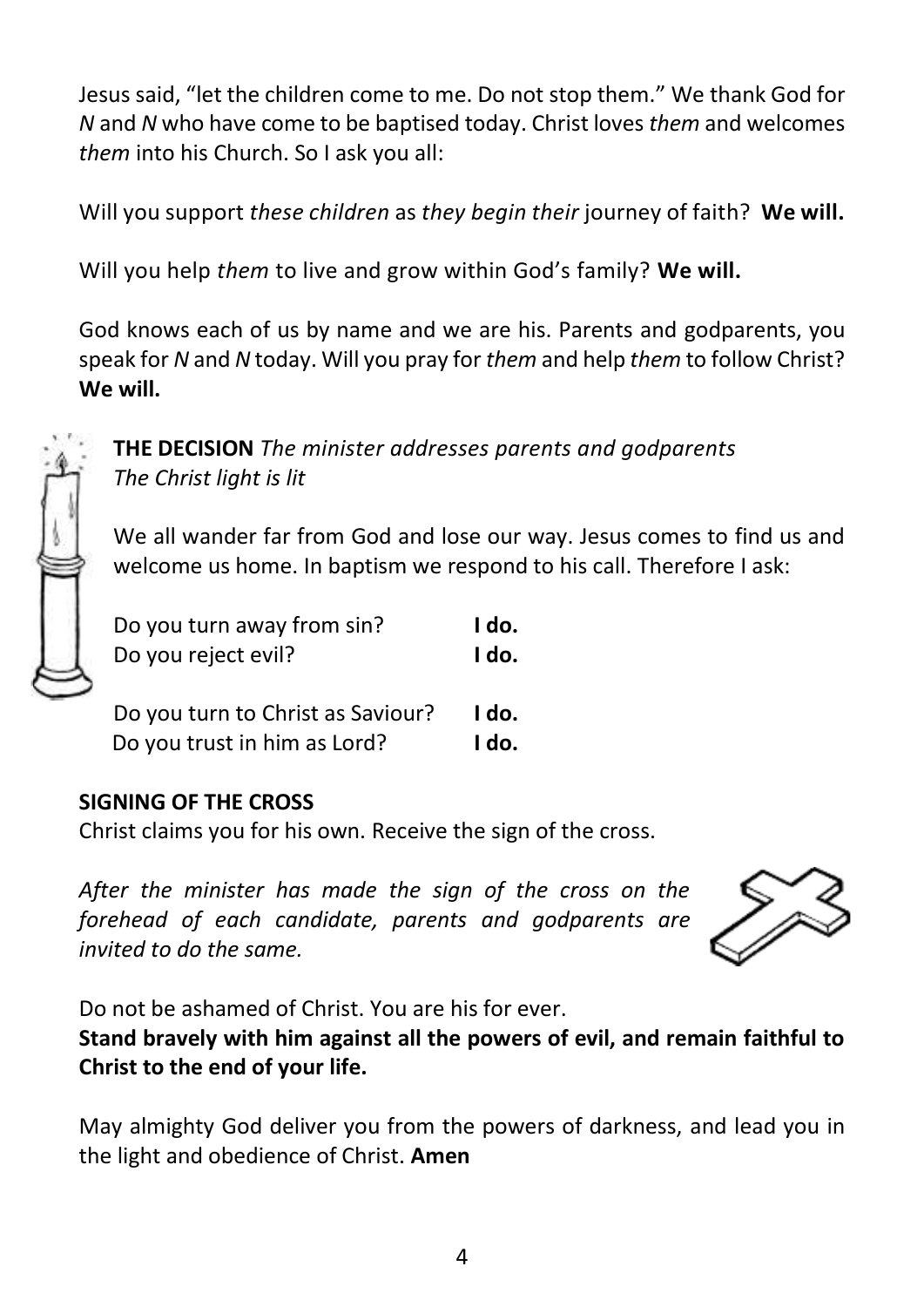

**HYMN** *(please stand if you are able to)*

*During the hymn the candidate, parents and godparents gather around the font, and you are invited to turn round.*

#### **PRAYER OVER THE WATER**

Praise God who made heaven and earth: **who keeps his promise for ever.** Let us give thanks to the Lord our God: **It is right to give thanks and praise.**

We thank you, almighty God, for the gift of water to sustain, refresh and cleanse all life. Over water the Holy Spirit moved in the beginning of creation. Through water you led the children of Israel from slavery in Egypt to freedom in the Promised Land. In water your Son Jesus received the baptism of John and was anointed by the Holy Spirit as the Messiah, the Christ, to lead us from the death of sin to newness of life.



*Water is poured into the font*

We thank you, Father, for the water of baptism. In it we are buried with Christ in his death. By it we share in his resurrection. Through it we are reborn by the Holy Spirit. Therefore, in joyful obedience to your Son, we baptize into his fellowship those who come to him in faith.

Now sanctify this water that, by the power of your Holy Spirit, they may be cleansed from sin and born again. Renewed in your image, may they walk by the light of faith and continue for ever in the risen life of Jesus Christ our Lord; to whom with you and the Holy Spirit be all honour and glory, now and for ever. **Amen**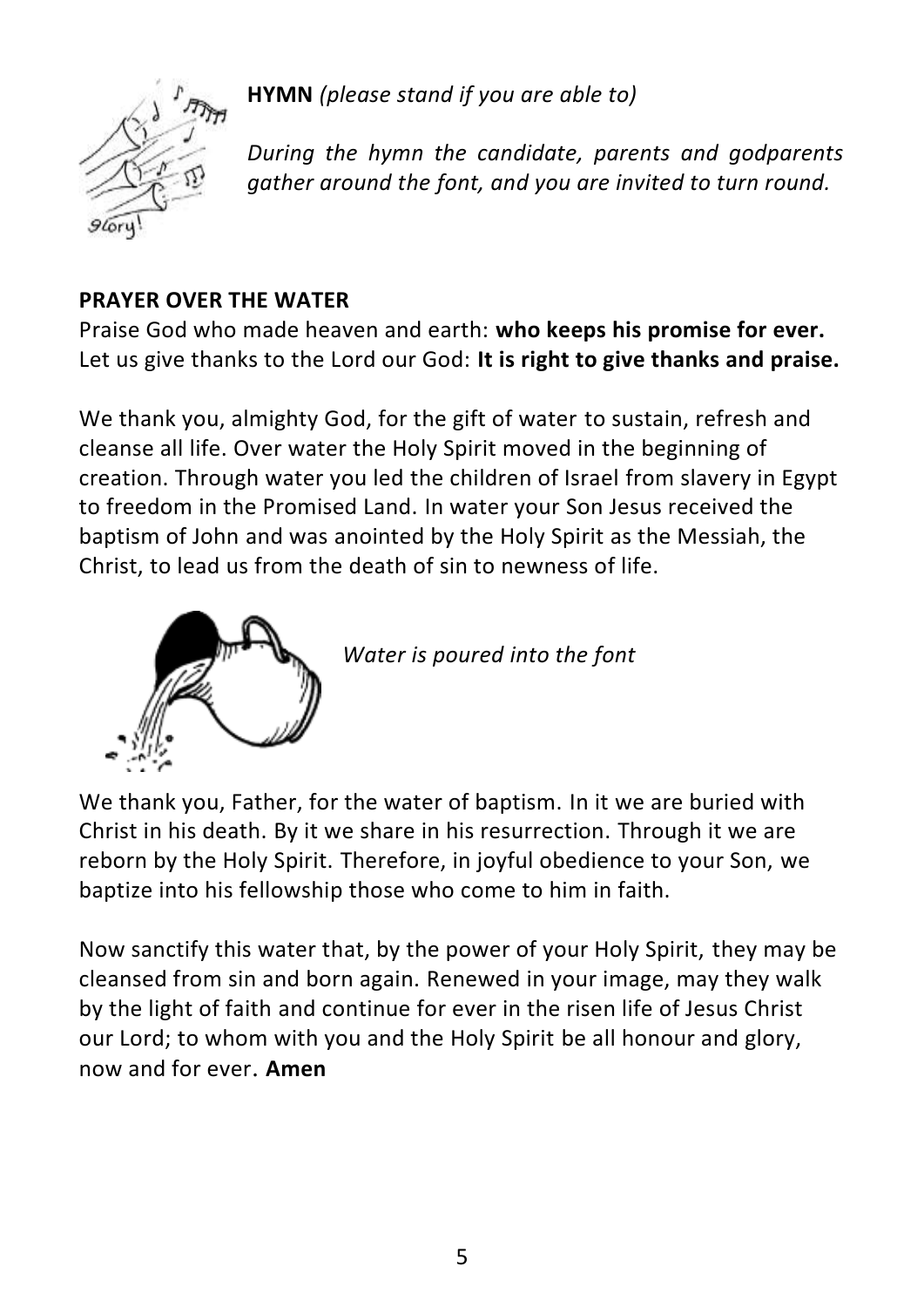#### **PROFESSION OF FAITH**

Let us affirm, together with these who are being baptised, our common faith in Jesus Christ.

Do you believe and trust in God the Father, source of all being and life, the one for whom we exist? **I believe and trust in him.**

Do you believe and trust in God the Son, who took our human nature, died for us and rose again? **I believe and trust in him.**

Do you believe and trust in God the Holy Spirit, who gives life to the people of God and makes Christ known in the world? **I believe and trust in him.**

This is the faith of the Church. **This is our faith. We believe and trust in one God, Father, Son and Holy Spirit.**

#### **BAPTISM**

*The minister pours water on each candidate saying:*

*N,* I baptize you in the name of the Father, and of the Son, and of the Holy Spirit. **Amen.**



May God, who has received you by baptism into his Church, pour upon you the riches of his grace, that within the company of Christ's pilgrim people you may daily be renewed by his anointing Spirit, and come to the inheritance of the saints in glory. **Amen**

*Certificates and gifts are presented to the candidates.*



**HYMN** *(please stand if you are able to)*

*During the hymn the candidate, parents and godparents make their way back to their seats.*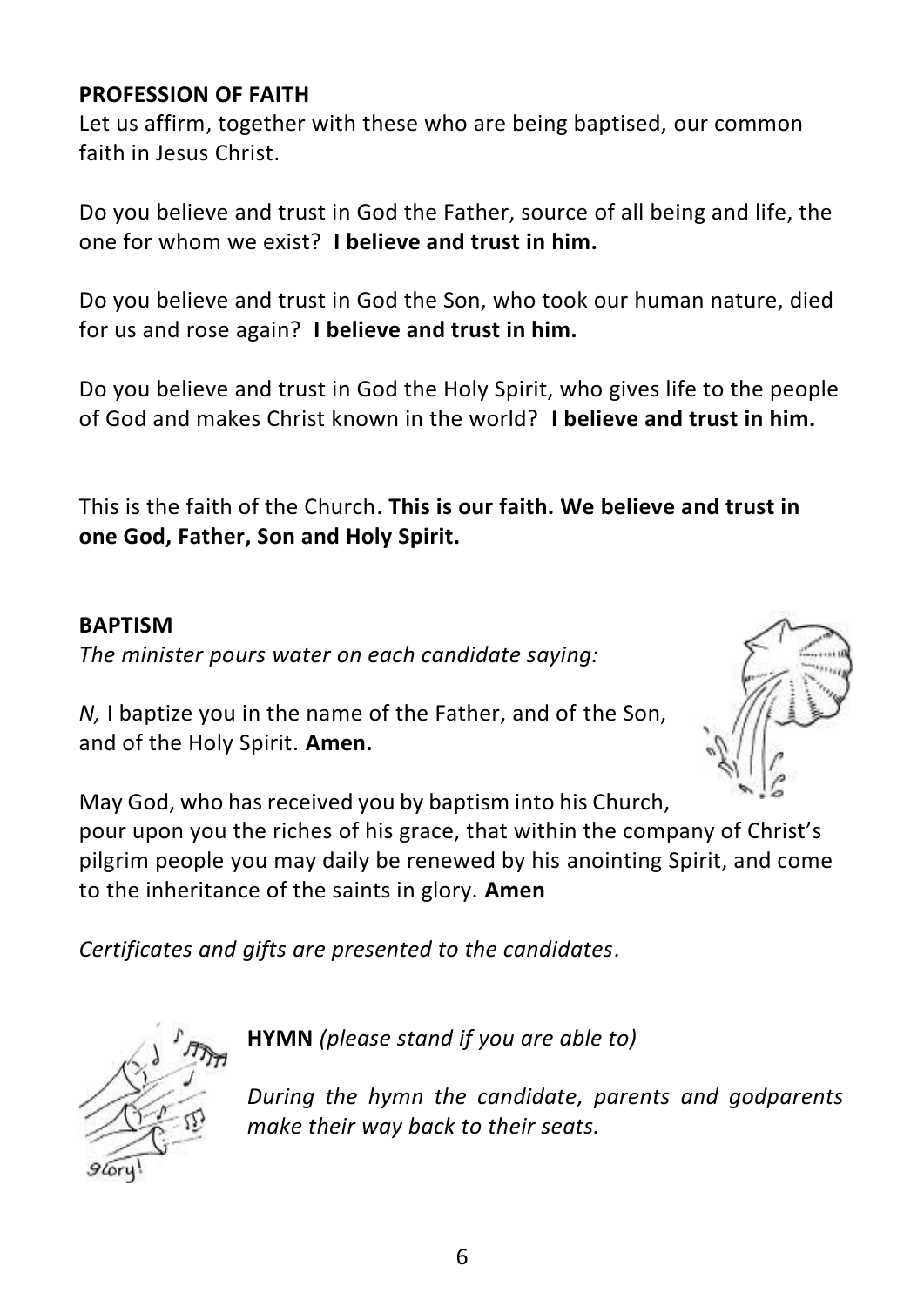#### **PRAYERS OF INTERCESSIONS**

*The following response may be used after each prayer:* Lord in your mercy: **hear our prayer**

*The prayers may end with:* **Merciful Father, accept these prayers for the sake of your Son, our Saviour Jesus Christ. Amen**



#### **WELCOME AND PEACE**

There is one Lord, one faith, one baptism: *N and N,* by one Spirit we are all baptised into one body: **we welcome you into the fellowship of faith; we are children of the same heavenly father; we welcome you.**

We are all one in Christ Jesus. We belong to him through faith, heirs of the promise of the Spirit of peace.

The peace of the Lord be always with you: **and also with you.**

Let us offer one another a sign of peace. *All may exchange a sign of peace.*



**HYMN** *(please stand if you are able to)*

#### **LITURGY OF THE SACRAMENT**

*All who are baptised are welcome to receive the bread and the wine at the Lord's table. If you are unsure, please keep your hands by your side so we know to offer a prayer of blessing instead. You will be directed when to come up.*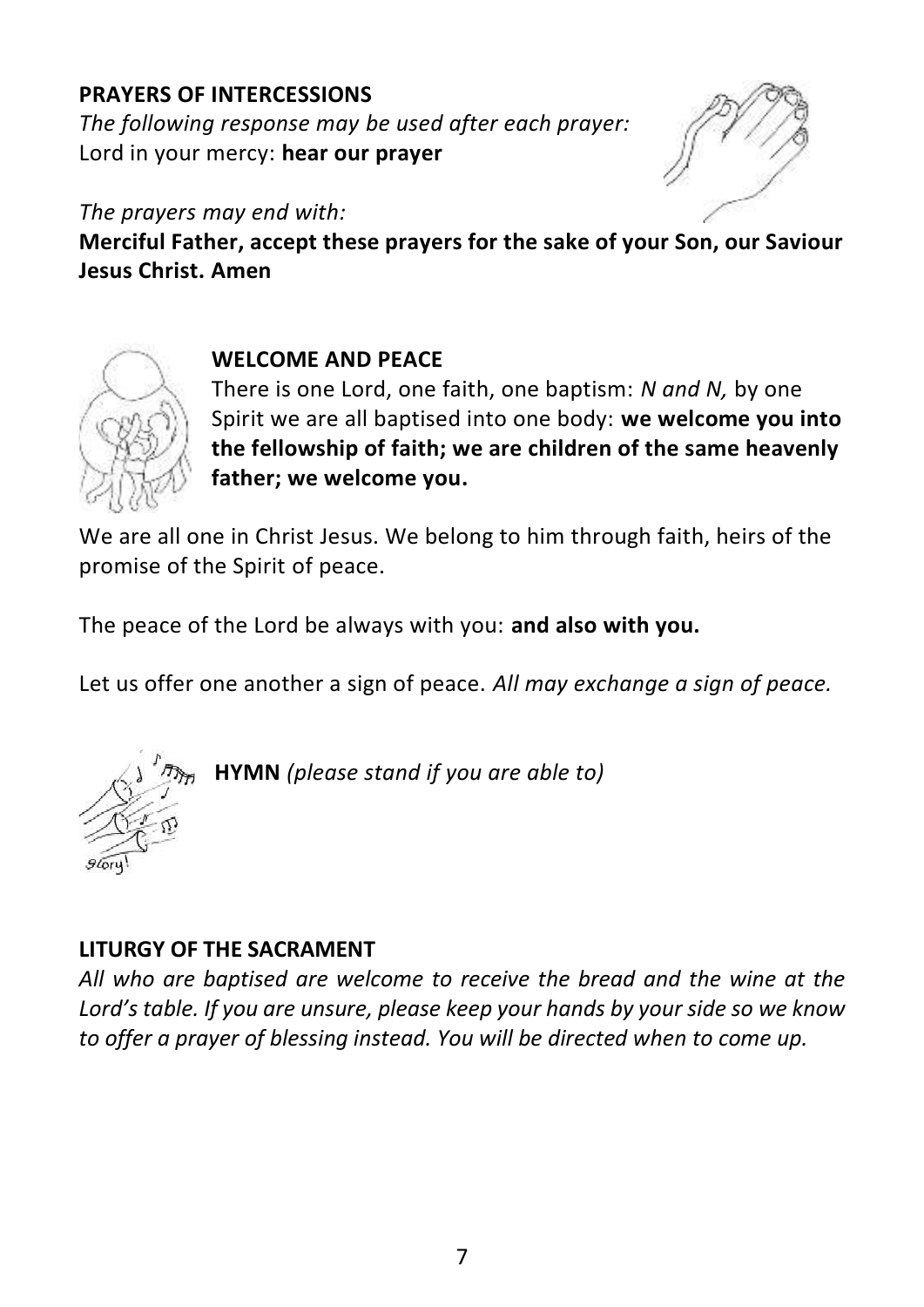#### **EUCHARISTIC PRAYER**

The Lord is here: **His Spirit is with us.** Lift up your hearts: **We lift them to the Lord.** Let us give thanks to the Lord our God: **It is right to give thanks and praise.**



It is right to praise you, Father, Lord of all creation; in your love you made us for yourself. When we turned away you did not reject us, but came to meet us in your Son.

**You embraced us as your children and welcomed us to sit and eat with you.**

In Christ you shared our life that we might live in him and he in us.

**He opened his arms of love upon the cross and made for all the perfect sacrifice for sin.**

On the night he was betrayed, at supper with his friends he took bread, and gave you thanks; he broke it and gave it to them, saying: Take, eat; this is my body which is given for you; do this in remembrance of me.

**Father, we do this in remembrance of him: his body is the bread of life.**

At the end of supper, taking the cup of wine, he gave you thanks, and said: Drink this, all of you; this is my blood of the new covenant, which is shed for you for the forgiveness of sins; do this in remembrance of me.

**Father, we do this in remembrance of him: his blood is shed for all.**

As we proclaim his death and celebrate his rising in glory, send your Holy Spirit that this bread and this wine may be to us the body and blood of your dear Son.

**As we eat and drink these holy gifts make us one in Christ, our risen Lord.**

With your whole Church throughout the world we offer you this sacrifice of praise and lift our voice to join the eternal song of heaven:

**Holy, holy, holy Lord, God of power and might, Heaven and earth are full of your glory. Hosanna in the highest.**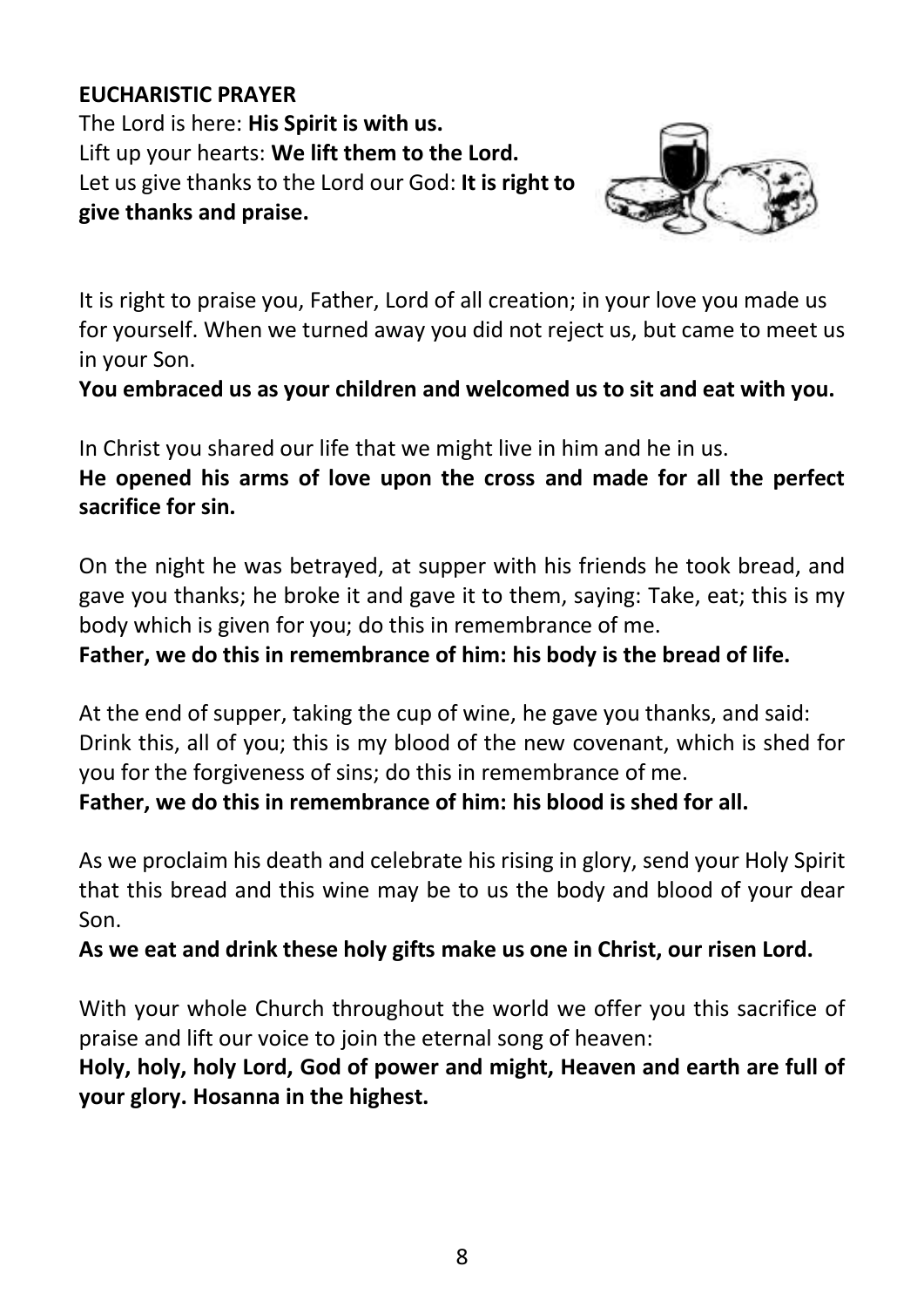As our Saviour taught us so we pray: **Our Father in heaven, hallowed be your name, your kingdom come, your will be done, on earth as in heaven. Give us today our daily bread. Forgive us our sins as we forgive those who sin against us. Lead us not into temptation but deliver us from evil. For the kingdom, the power, and the glory are yours now and for ever. Amen.**



We break this bread to share in the body of Christ: **though we are many, we are one body because we all share in one bread.**

Draw near with faith. Receive the body of our Lord Jesus Christ which he gave for you, and his blood which he shed for you. Eat and drink in remembrance that the died for you, and feed on him in your hearts by faith with thanksgiving.

*The giving of Communion – you will be directed when to come up.*

#### **PRAYER AFTER COMMUNION**

Eternal God, our beginning and our end, preserve in your people the new life of baptism; as Christ receives us on earth, so may he guide us through the trials of this world and enfold us in the joy of heaven, where you live and reign, one God for ever and ever. **Amen**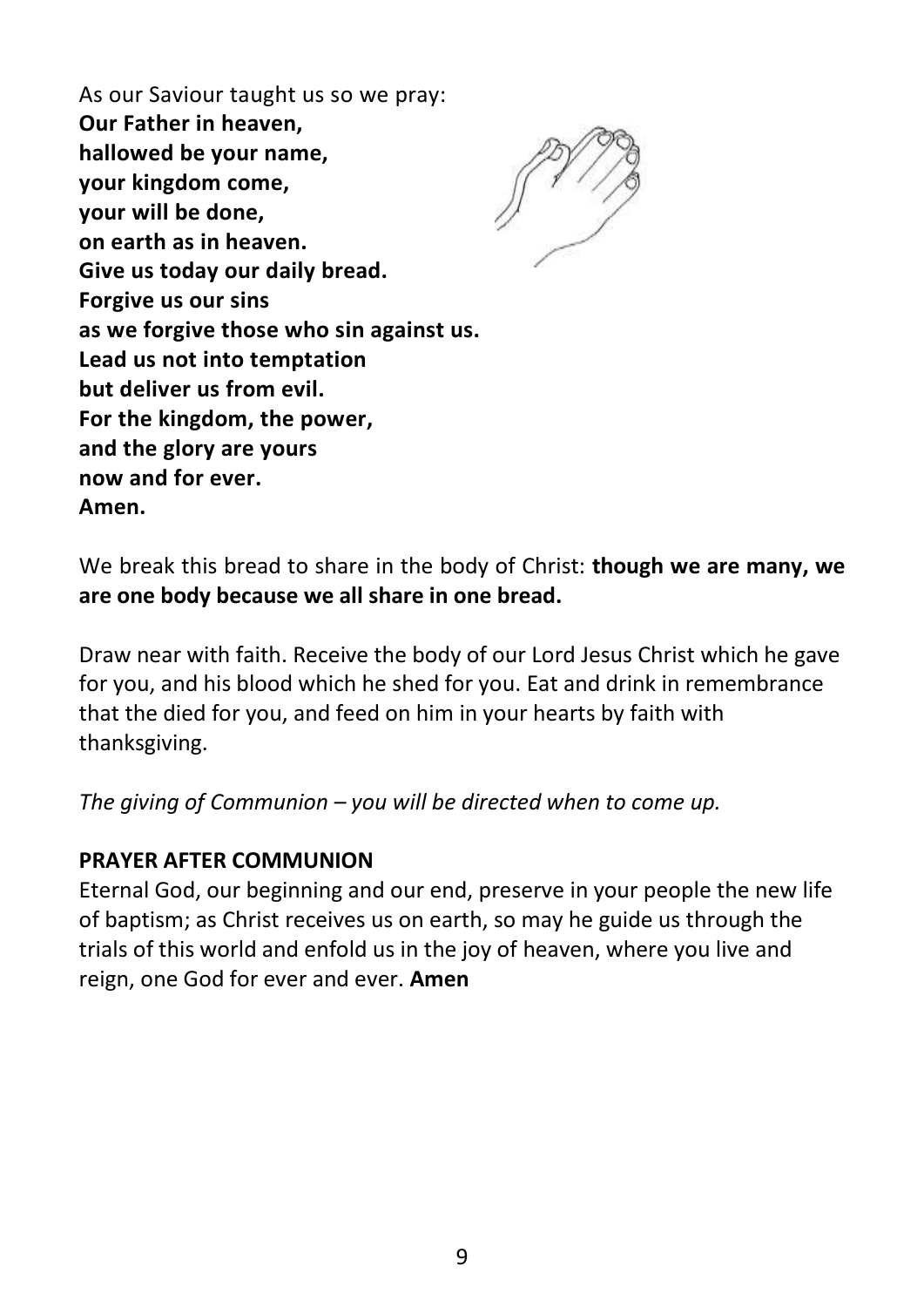#### **Notices**

**HYMN** *(please stand if you are able to)*



**SENDING OUT**

*Candidates and parents are invited to the front. Candidates are given a lighted candle*

God has delivered us from the dominion of darkness and has given us a place with the saints in light. You have received the light of Christ; walk in this light all the days of your life: **Shine as a light in the world, to the glory of God the Father** 



#### **Blessing**

The God of all grace, who called you to his eternal glory in Christ Jesus, establish, strengthen and settle you in the faith; and the blessing of God almighty, the Father, the Son, and the Holy Spirit, be among you and remain with you always. **Amen**.



**The dismissal**

Go in the light and peace of Christ: **Thanks be to God**

### *We have enjoyed worshipping with you this morning.*